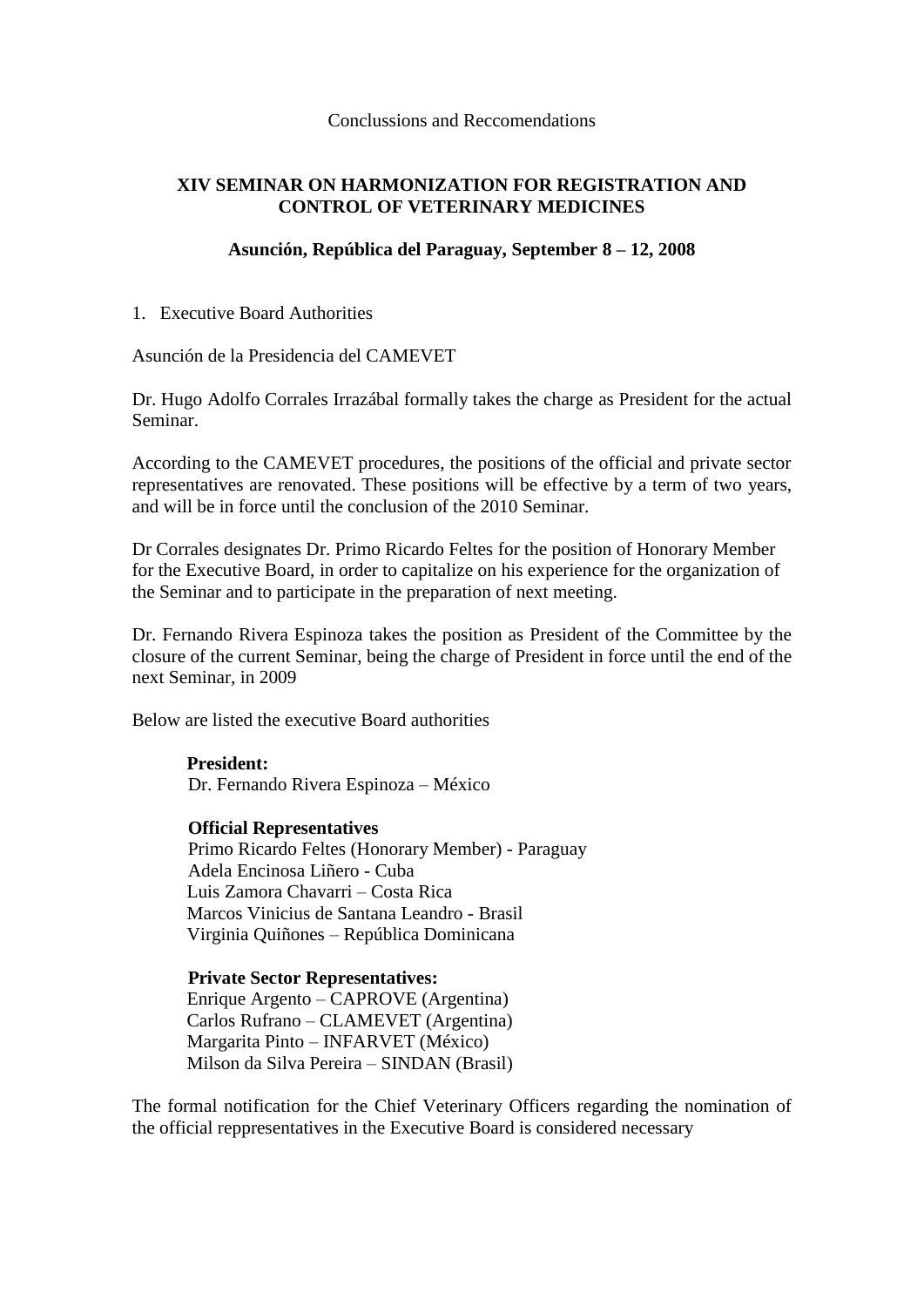## 2. Report on Secretariat activities

## **Activities of the Executive Board**

The report on the activities developed by the Executive Board was presented, remarking the continuity and the frequency of the meetings, as well as the facility obtained for the communication through use of teleconferences.

## **Status at the OIE of the CAMEVET harmonized documents**

Dr. Luis Barcos informs that the harmonized document regarding labeling of veterinary products shall be evaluated by the OIE Scientific Commission in the meeting that will be held in September 2008.

It was also remarked that it is necessary that OIE Delegates promote and take in charge the proposal of new worldwide sanitary standards produced by the Committee.

The participation of the private sector is also considered as imprescindible, supporting the Chief Veterinary Officers in the prosecution of these tramitations.

A remarkable point is that America is the only continent where there are active working groups based on public and private sector collaborative models.

The advantage for the generation of international guidelines must be taken by the Committee, since it is the only active group related to veterinary products within the OIE.

It is also proposed the analysis of the possibility for the generation of frameworks for the qualification of the Veterinary Services, through the use of the OIE Tool for the Evaluation of Performance of Veterinary Services (PVS Tool) on the aspects related to veterinary products.

Based on that, it is indispensable to redefinine the objectives of the Committee, tending to the generation of international guidelines.

## **Participation of the Committee in extension activities with other organizations and working groups**

It is necessary to present the advances and actions taken by CAMEVET to the Regional Commission for the Americas, the Veterinay Permanent Committee (Comité Veterinario Permanente - CVP), the International Regional Agricultural Health Organization (Organismo Internacional Regional de Sanidad Agropecuaria - OIRSA) and the Andean Community (Comunidad Andina de Naciones - CAN).

# **Organization of the Focal Points**

It is imprescindible for the Veterinary Services to submit the formal communications in order to update the OIE database regarding the official representatives acting as Focal Points for Veterinary Medicines

# **CAMEVET participation on the OIE Conference on veterinary products in Africa**

The results of the participation of Dr. Martin Minassian as CAMEVET Secretary were presented..

Resulting from that presentation, the interaction and collaboration with African countries is proposed.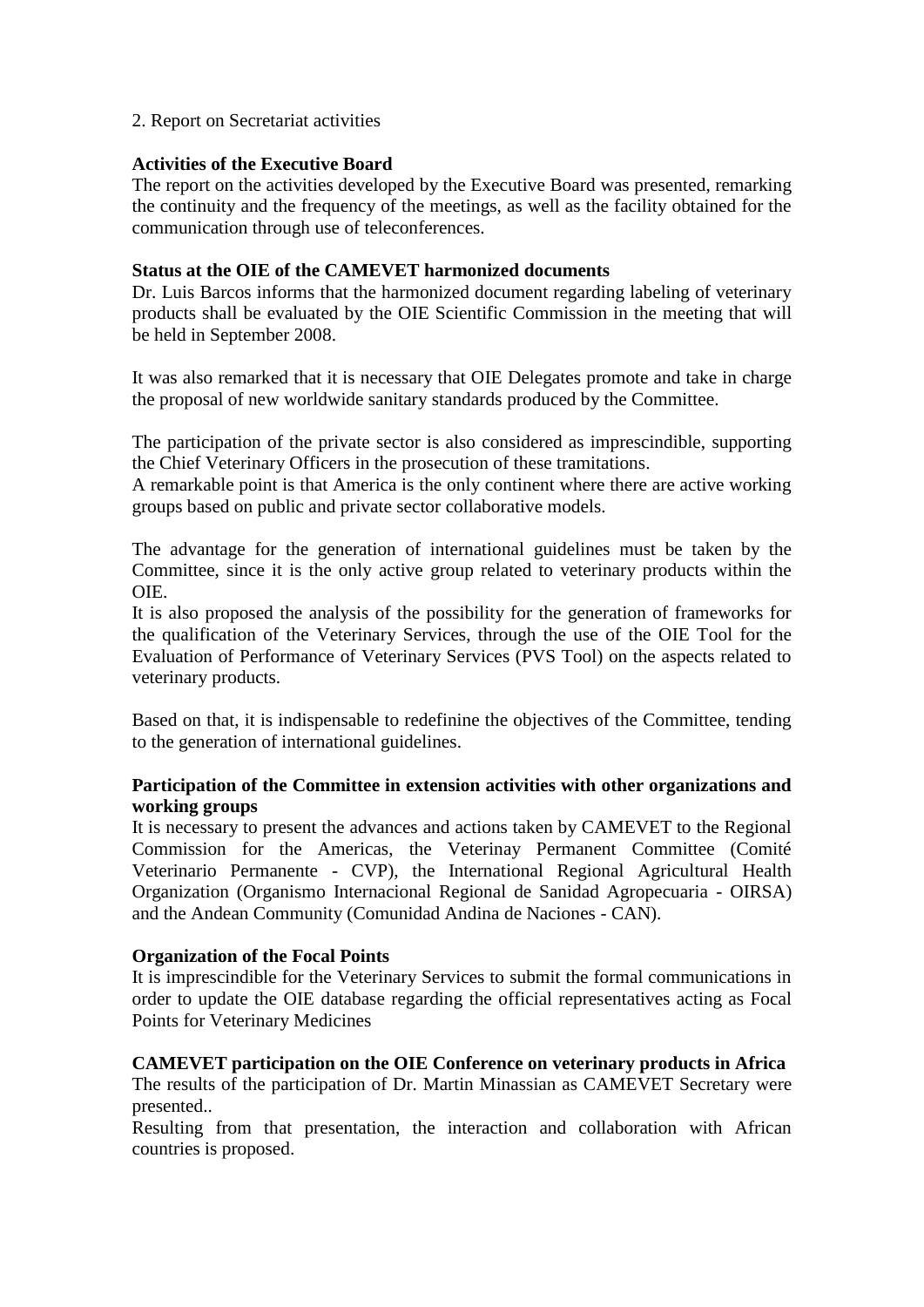All of the presentations for the Conference as the conclussions and the list of participants shall be included with the memories for the present Seminar.

In concordance with that proposal, it is concluded that it is important to establish links with other OIE Regional Representations regarding the CAMEVET activities.

Due to this, it is proposed that invitations for the next Seminar shall be sent to all of the OIE Regional Representations from other continents

### **Vaccines provision for Haití**

Dr. Barcos described the actual situation in Haiti, related to the emergent sanitary problems affecting both human and animal health, and communicated the need for the provission of anthrax vaccines in an amount of 2.500.000 annual doses.

For that, the reppresentatives from CAPROVE communicate that they will analyse the possibility of carrying out the provission. Also, the official delegation from Brasil shall study the possibility for their participation.

### **CAMEVET administrative secretariat**

According to the proposal made by SINDAN(Sindicato Nacional da Indústria de Produtos para Saúde Animal), it is agreed on the need of having a better administrative support in order to prosecute the activities developed by CAMEVET.

The administrative secretariat activities shall be principally focused on the follow up of the issues developed by the Committee, as for the management of the communications.

CAPROVE will make available a professional from his staff, who will take that funcitions in a part time basis, without charge for the Committee.

#### **Revision of documents harmonized in the CAMEVET**

It is considered that, in order to spread the works made within the Committee to all of the interested parties, the Secretariat will have to execute their revision and diffusion.

3. Technical issues developed on the Seminar

#### **Reference document on Good Usage Practices for veterinary products**

The contents of the document including the results of the activities of the working group, formed by the reppresentatives from the private sector from Argentina and Brazil (CAPROVE, SINDAN and CLAMEVET),and the Colombian official sector were harmonized.

According to the reccomendation given by the Cuban official reppresentative, Secretariat shall review the contents of the document, and compare it with a similar document developed by Codex Alimentarius Commission, in order to include the aspects covered by that document. Besides that, a style and contents revission shall be made taking in consideration the Annex 3.9.3.1 from the OIE Terrestrial Animal Health Code, related to the responsible and prudent use of antimicrobial agents in veterinary medicine.

It is considered that the harmonized document shall be distributed to all of the delegates participating in the OIE Regional Conference for the Americas and the OIE General Assembly, in order to achieve its inclussion in the OIE Terrestrial Animal Health Code.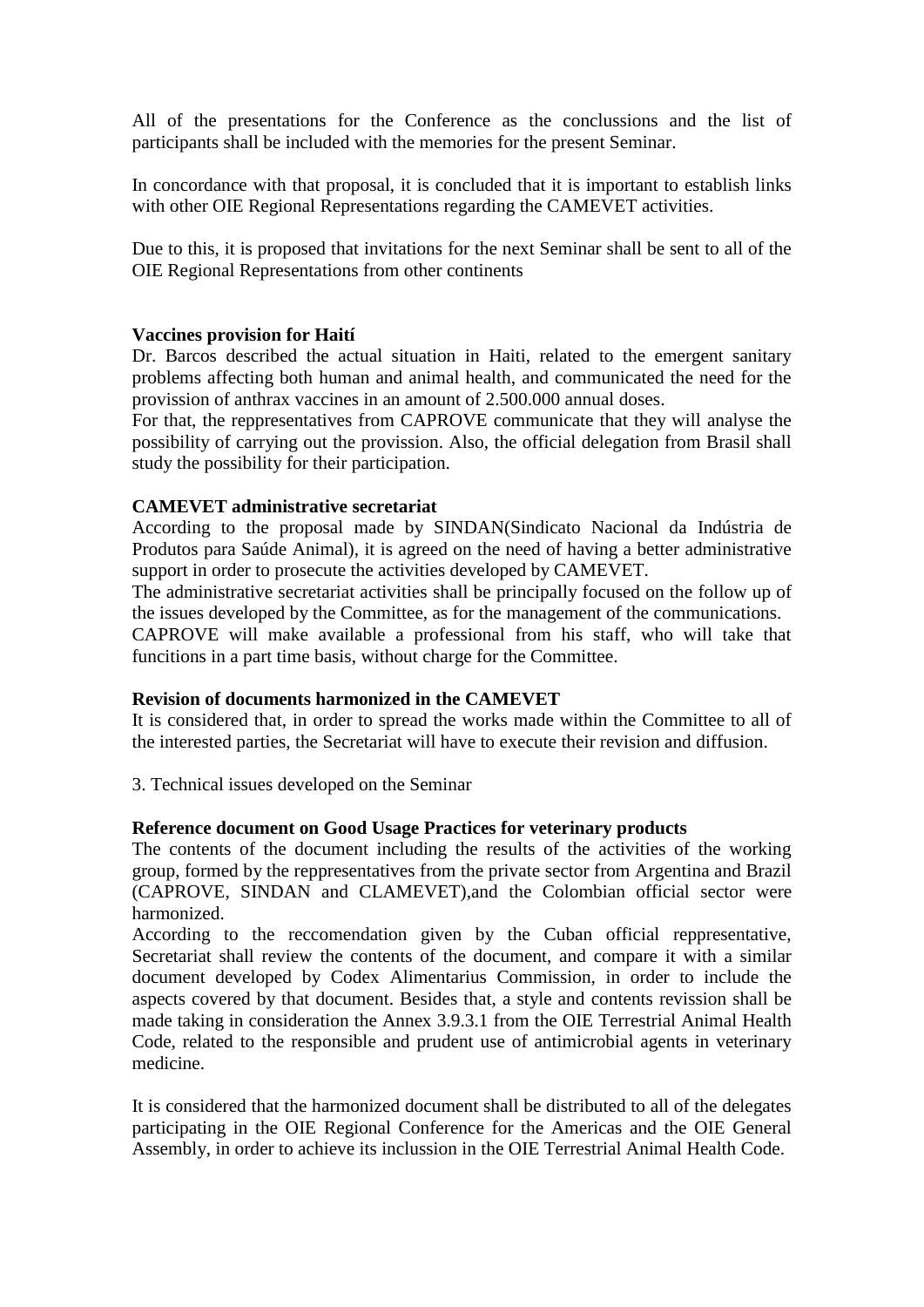For that, it is necessary that Chief Veterinary Officers from CAMEVET member countries shall be informed on the harmonization of the document by the Veterinary Medicines Focal Points and the heads of the veterinary products registration offices.

Besides that, it is considered as opportune that the member countries diffuse the contents of this harmonized document to all of the sectors related to the usage of veterinary products, including those related with the professional education.

A remarkable issue is the diffusion made in Brazil of the guideline on good usage practices for veterinary products, which printed version was distributed to the Seminar participants.

## **Stabilitiy testing for veterinary products**

Due to the lack of observations presented after the first circulation of the working paper, and based on its crucial importance in the harmonization of the registration of veterinary products, a 120 days deadline is established for the presentation of observations for the draft document.

## **Good Manufacturing Practices for ectoparasiticides**

Due to the task regarding the production of the first draft could not be fulfilled, it is considered on Step 1 status, establishing a 120 days deadline for the preparation of the first draft, by the working group initially set for the last Seminar.

## **Audit guides for Good Manufacturing Practices for pharmacologic and biological products**

It is concluded on the need for analysing the observations made by the countries which presented observations for the audit guides, keeping the status of Step III.

A working group will be set up, formed by the representatives from CAPROVE, SINDAN and CLAMEVET, and the official sector reppresentatives from Chile, Cuba, Mexico and United States, in order to accomplish the task.

## **Batch codification systems for veterinary products**

Based on the proposal made by SINDAN, regarding the need of information about the systems used by Member Countries, it is agreed that Focal Points for Veterinary Medicines shall submit information on the systems actually in place for batch identification.

A 120 days deadline is established for the submission of the informacion, and the preparation of a paper to be distributed to the Member Countries.

# **Guidelines for efficacy testing for antiparasitic products**

According to the successive circulations and revisions made on the working paper, where modifications made to the different chapters of the guideline were incorporated without observations, the content of the working paper identified as Technical Regulation: "Efficacy tests for the approval of anthelmintics for ruminants and swine"

Based on the existence of particular divergences on the chapter for hemoparasiticide products, the Secretariat shall contact the working group in order to make the needed amendments.

## Pending issues

- Responsibilities and functions of Veterinary Medicines Focal Points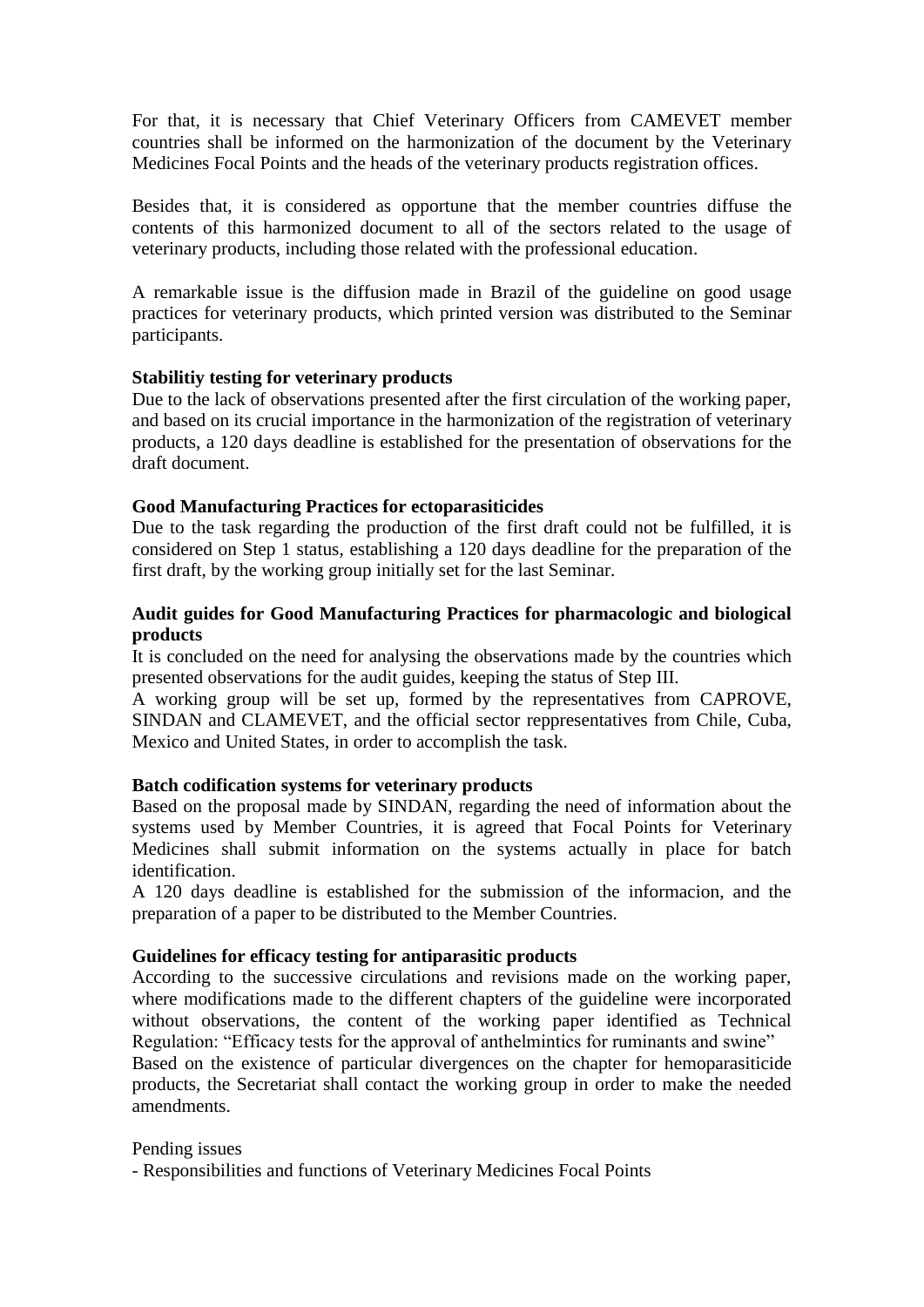- Diagnostic reagents registration formularies
- Glossary of Terms and Definitions

Based on the actual status of Step III for these draft documents, the Secretariat shall make a new distribution for the Veterinary Medicines Focal Points for the presentation of observations.

### **Proposals on new working papers and formation of ad-hoc groups**

It is agreed on the usage of electronic working groups for the preparation of new drafts. In that fashion, the issues and the responsibles for the coordination of the working groups are listed

- Good practices for distribution and commercialization SINDAN shall carry out the preparation of the draft reference document
- Controls on premixes and medicated feedingstuffs SINDAN will coordinate the working group, with the participation of INFARVET and ALANAC, and the official reppresentatives from Chile.
- Guidelines for the approval of biotechnological products The official reppresentatives from Cuba will prepare the first draft for the document
- Criteria for the approval of biological products containing genetically modified organisms INFARVET shall coordinate the working group.
- General guidelines for the establisment of shelf life for biological products CAPROVE will take charge of the coordination of the working group
- Nutraceutical, fitotherapic and homeopathic veterinary products The three issues shall be analysed separately.

Fitotherapics: ALANAC Nutraceuticals: CLAMEVET Homeopathicals: The initial proposal shall be distributed, in order to receive the proposal to coordinate the working group

#### **New issues and discussions to be included on next Seminar**

- Panel discussion on farmacovigilance activities carried out by CAMEVET member countries
- Presentation on the mechanisms applied by the European Medicines Agency (EMEA) for the adequation of the registration systems in new European Union member countries

4. Expenses report, financial status and 2008/2009 budget The balance sheet, the financial status and the budget are approved.

## **Available resources to 2008, September 8** 9.289,62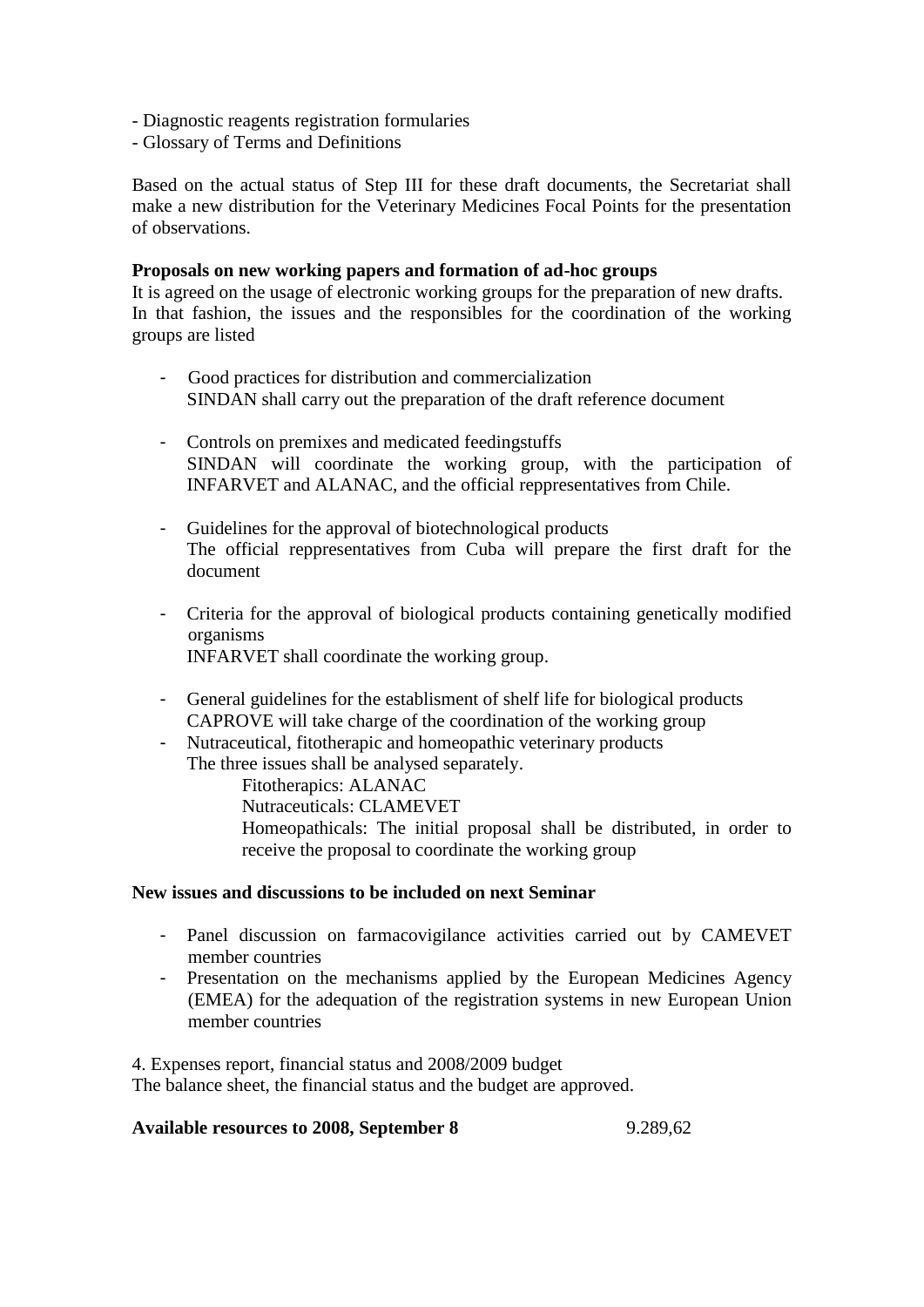Incomes

|  |  |  | Participation fees (U\$s 200 / participant) | 12.600 |  |
|--|--|--|---------------------------------------------|--------|--|
|--|--|--|---------------------------------------------|--------|--|

## Available resources by the Seminar closure **21.889.62**

#### **Budget for the 2008/2009 financial year**

Expenditures

| • Personnel                                        | 4.800 |
|----------------------------------------------------|-------|
| • Office expenses                                  | 1.800 |
| • CAMEVET Secretary travel expenses for XV Seminar | 3.000 |
| Subtotal expenditures 2008-2009 budget             | 8.600 |

Estimated resources available by the beginning of the XV Seminar 13.289.62

The General Assembly considers that the budget shall take into consideration the participation of the Secretariat in international meetings.

### 5. Other discussed issues

### **Communications**

The importance of the constant updating of the CAMEVET contents at the OIE Regional Representation is stated.

Moreover, it is proposed and accepted the the production of an exclusive webpage for the Committee, for which the different alternatives shall be analysed and proposed.

It is considered as essencial that the Committee shall have an OIE hosted e-mail address.

Related to the diffussion of the activities carried out by the Committee, it is considered aas necessary to communicate the Veterinary Services on the results obtained throughout the actions carried ot by CAMEVET, as the importance of the participation of the heads of the veterinary products registration offices from member countries.

It is considered that the communication shall be accomplished simultaneously by the OIE and the industry from member countries, and pointed to the Chief Veterinary Officers, the heads of the veterinary products registration areas, and the focal points for veterinary medicines.

It is reccommended that the information produced by the Seminar shall be distrbuted to the Chief Veterinary Officers, so as the dispatch of acknowledgment notes regarding the participation from the official sector reppresentatives, and special notes promoting the participation for those countries which could not participate in the present Seminar.

## **Next Seminar Organization**

The official note sent by MVZ Enrique Sánchez Cruz, Director of the Servicio Nacional de Sanidad, Inocuidad y Calidad Agroalimentaria, proposing Mexico as the hosting country for next Seminar is read and approved.